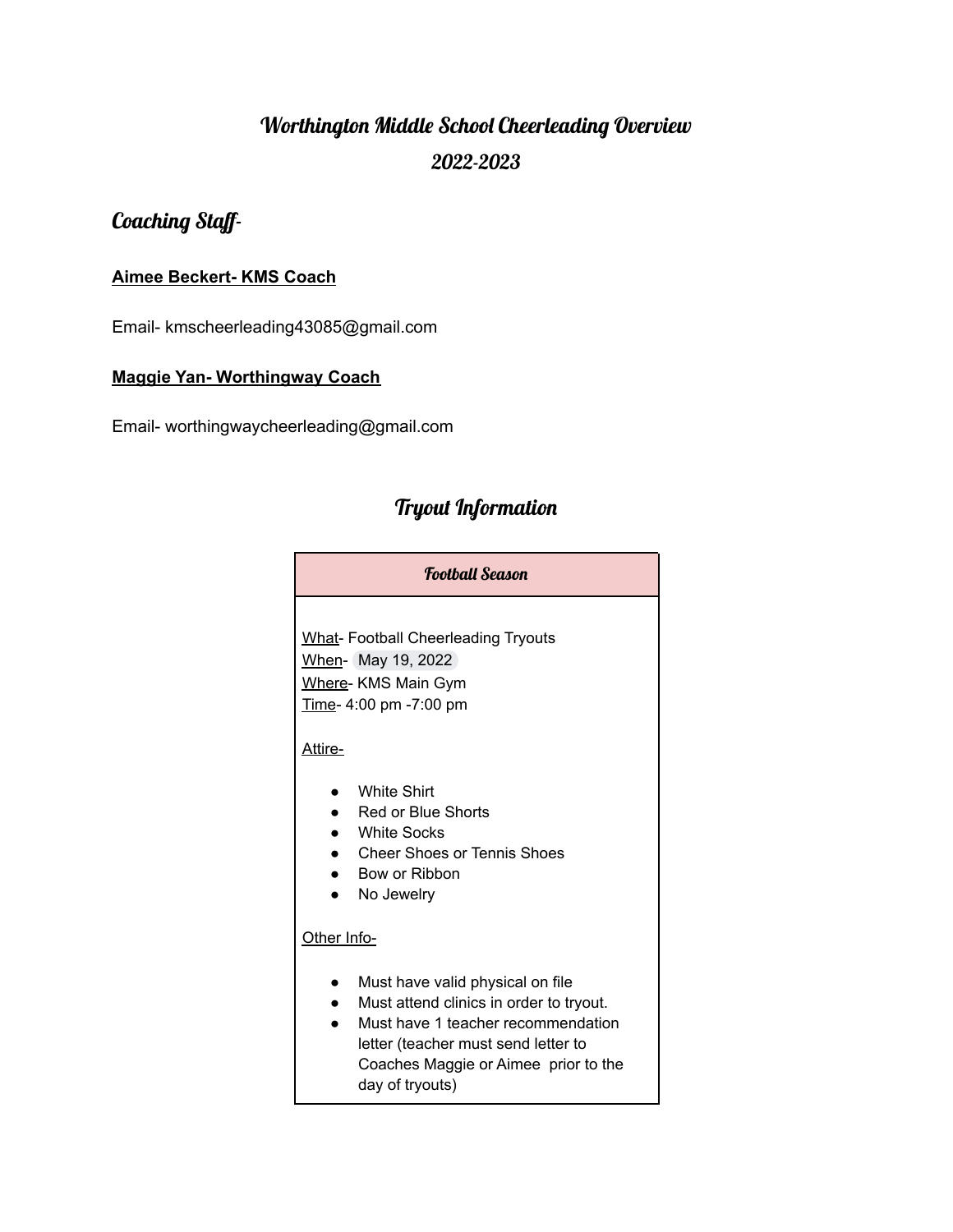## Important Notes About Tryout Dates

Cheerleaders are expected to attend all clinic days in order to be considered for a position on the team.

If you have a vacation planned already or a situation you are unsure about, cheerleaders should reach out to Coaches Maggie or Aimee at least *2 WEEKS* prior to tryouts in order to make arrangements for an alternate tryout time that will occur before tryouts.

Once tryouts have been done, there will be no additional tryouts. No exceptions.

### Clinics Overview

- Coaches Introduction/Overview
- Warm Up/Stretch
- Jumps (go over counts and correct form for jumps)
- Timed Run
- Review Chant #1 & #2, Cheer, & Dance
- Put in tryout groups

## Cheerleader Expectations at Tryouts

- Come with a positive attitude
- Follow dress code expectations
- Have some knowledge of required material
- Demonstrate good sportsmanship and respect
- Be open to feedback from coaches
- Be coachable
- Have fun!

*\*Closed Tryouts- Coaches, Athletes, and judges are the only ones permitted to remain in the tryout area\**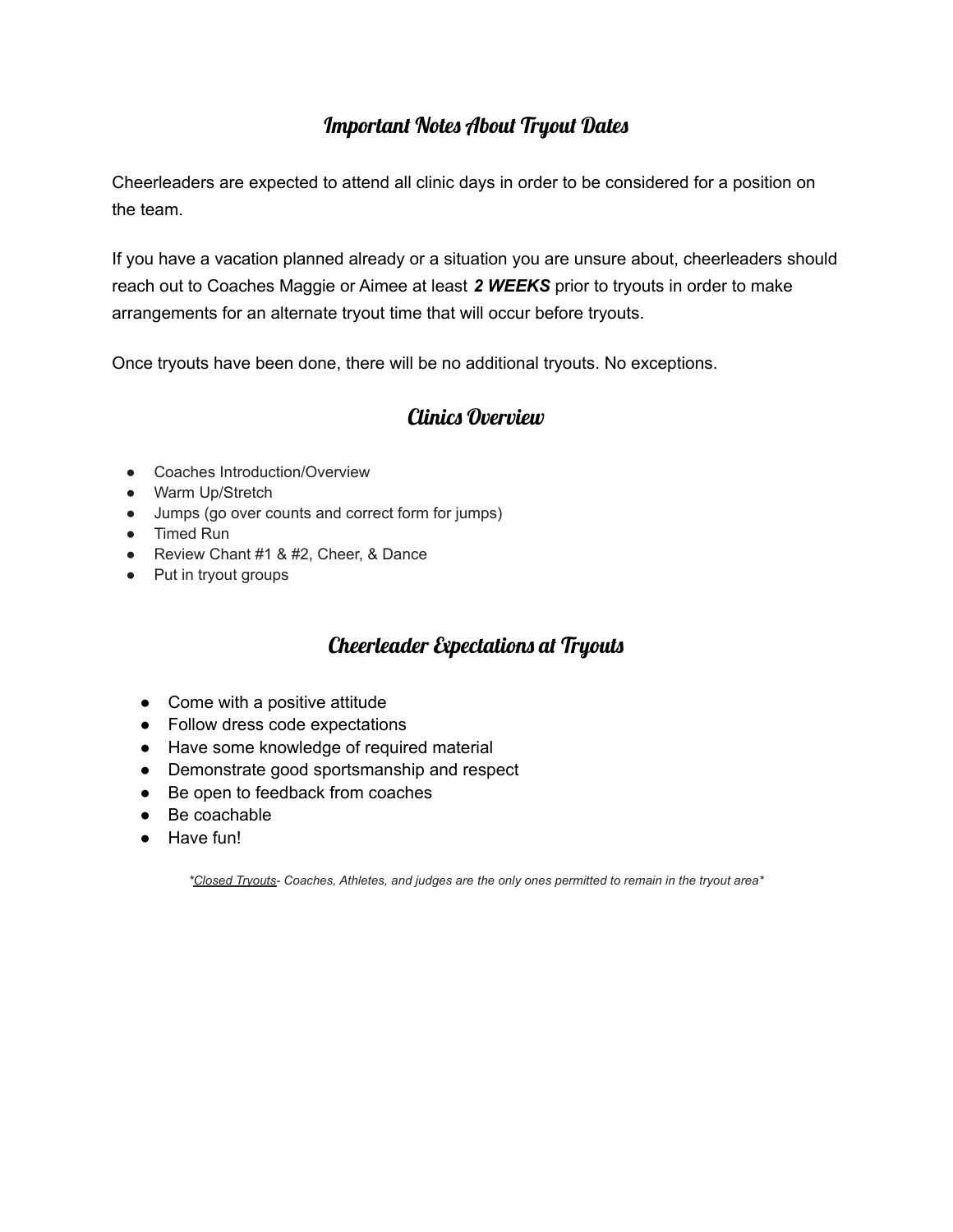# Tryout Evaluation & Scoring Information

Cheerleaders will be scored on jumps, jump technique, motion technique, memorization of material, tumbling, tumbling technique, attitude, coachability, leadership, and spirit.

A teacher letter of recommendation is required in order to try out. Teachers should send the letter directly to Coaches Maggie or Aimee.

Cheerleaders will be evaluated by the coaches and evaluators and scored based off of a 56 point scoresheet. Decisions made by the coaches/evaluators are final. A copy of the scoresheet will not be given out prior to tryouts. All questions regarding tryouts need to be asked prior to the first day of tryouts. *Results will be emailed out within 48 hours.*

There is no set skill requirement in order to make the team. Cheerleaders will be scored on a scoresheet and will need to receive a certain score in order to make the team. While tumbling is not a requirement, having tumbling will help to improve your score. We are also looking for cheerleaders who display excellent spirit, character, attitude, responsibility, and strong motions who can demonstrate responsibility and leadership to be a cheerleader.

Students making the squads will need to practice and exhibit the same skills displayed at tryouts throughout the season in which they cheer on the track. *If the cheerleader cannot practice and exhibit the skills they performed during tryouts, then they will be ineligible to cheer.*

Being a cheerleader is a privilege, not a right. We expect all our cheerleaders to promote positive leadership in our school, respect all teachers, athletes, coaches, and school administration, along with promoting school spirit in a positive manner. Coaches reserve the right to remove a cheerleader at any time if a cheerleader is unable to fulfill these roles.

## Team Information

#### Football Cheer-

- # of cheerleaders
	- $\circ$  16-20

*\*\*The maximum number of athletes per team does not have to be filled. Athletes' team placement is determined by score at tryouts.\*\**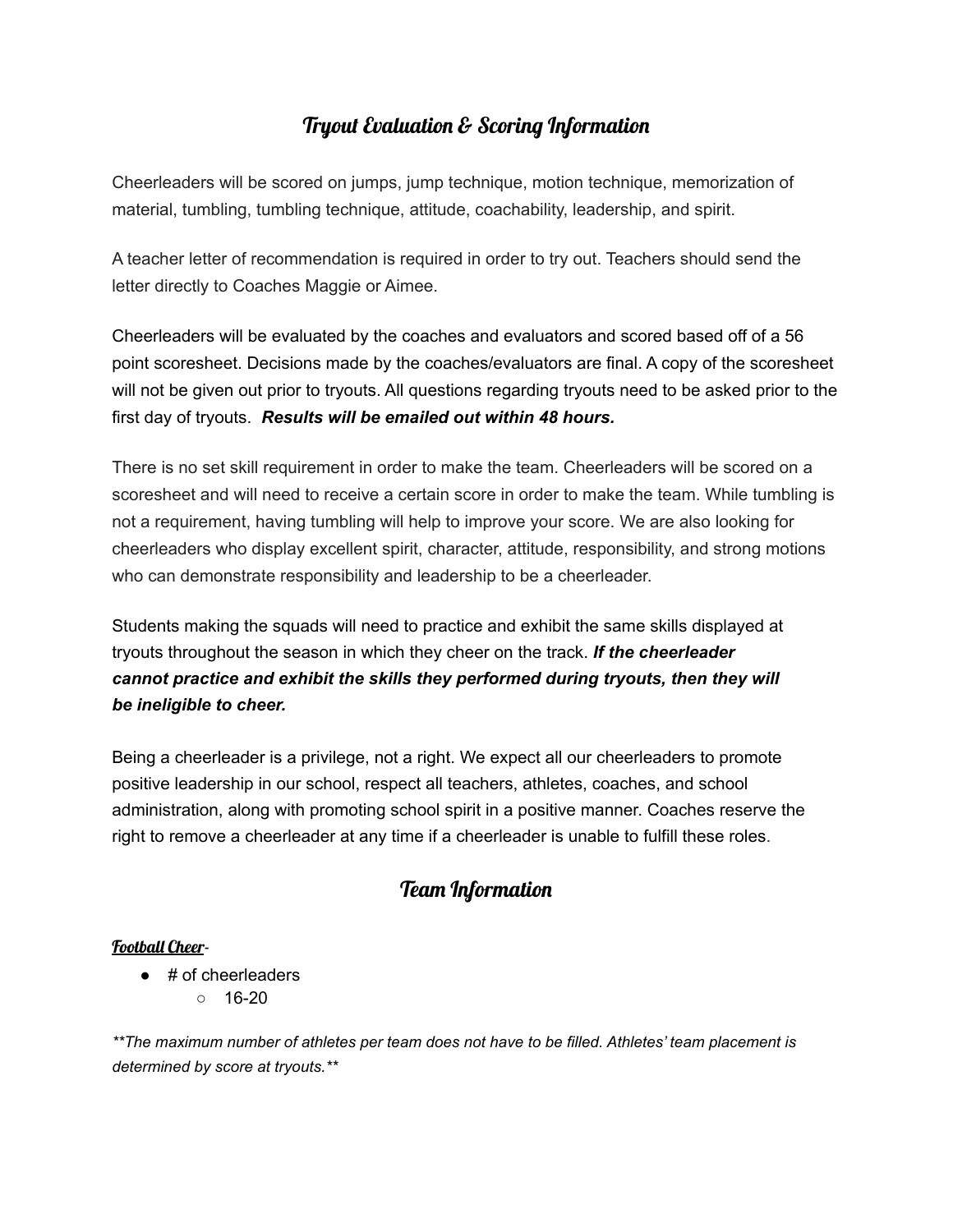# Final Forms

For everyone planning to attend tryouts, you must have a valid physical on file and all forms should be completed on Final Forms. If your physical expires over the summer or during the season, please upload physical forms in Final Forms or they can be turned in to Coaches Maggie or Aimee at one of the optional Summer practices or at regular season practice.

<https://www.finalforms.com/>

# Additional Information

**Spirit Store-** We will open an online store with several different spirit wear items for family, friends, cheerleaders, etc. to purchase. This will include additional uniform items if extras are desired.

**Parent/Guardian Volunteer Expectations***-* We are hoping and encouraging each parent/guardian of each cheerleader to sign up/help with halftime snacks and water.

## Mandatory Events For All Cheerleaders

Being a part of the MS cheerleading program is a time commitment and responsibility. Since this is a tryout sport and cuts do occur, attendance and participation is very important.

**1. Practices**

Cheerleaders are required to be at **ALL** practices.

**2. Games**

Cheerleaders are required to be at **ALL** games.

#### **3. Weekly Tumbling Class**

A weekly tumbling class will be set up for our cheerleaders. Continuing to build tumbling strength and skill is an important part of cheerleading. The class will be once a week